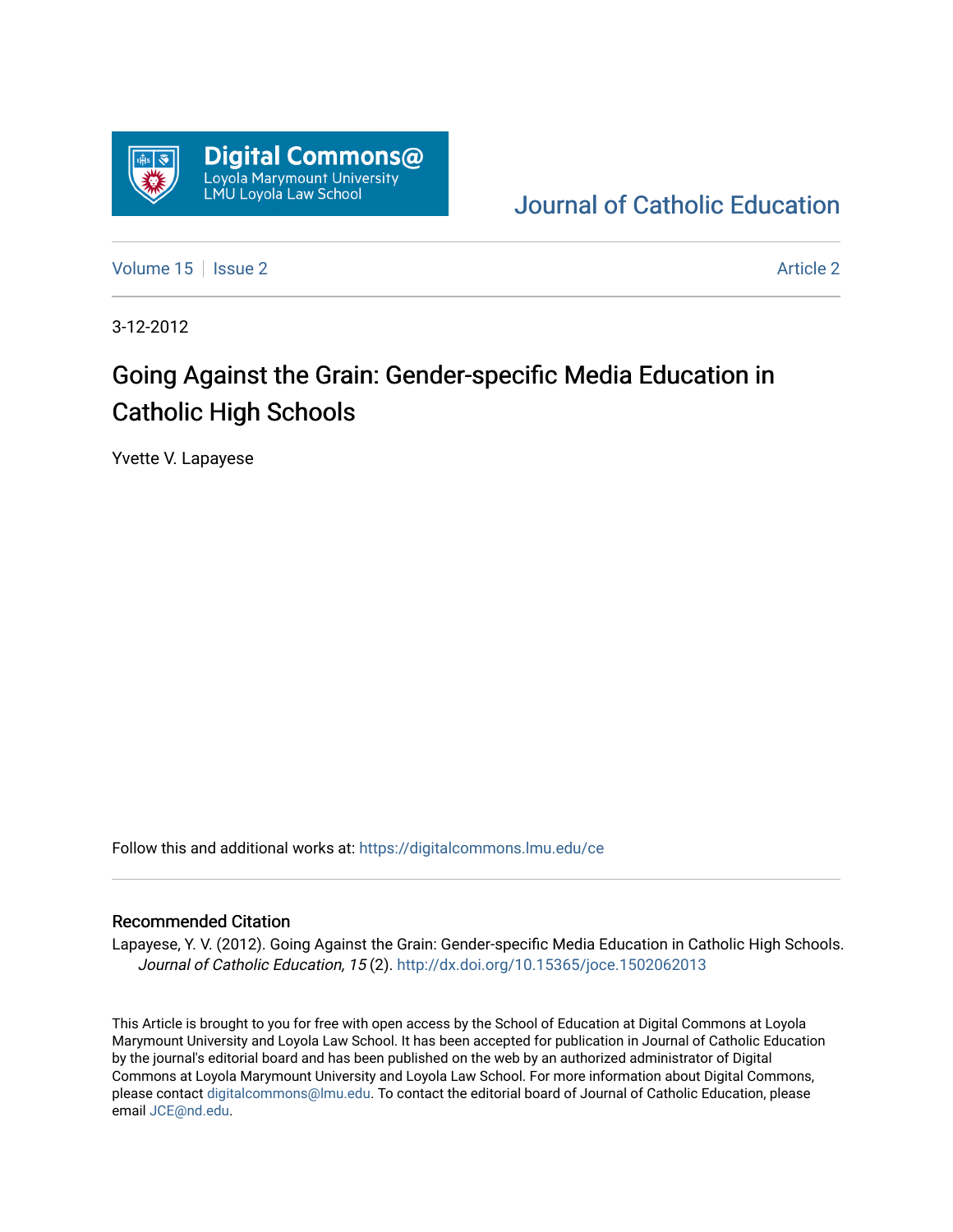## **Going Against the Grain: Gender-specific Media Education in Catholic High Schools**

Yvette V. Lapayese Loyola Marymount University, California

*The Catholic Church has addressed the power of media, as well as the critical importance of understanding and educating Catholic youth on the media's role and place in modern culture. In this article, the narratives of female Catholic teachers are prioritized to illustrate how gender-specific media education influences the school experiences of female high school youth. Eleven Catholic teachers participated in critical media literacy workshops to address the need to both understand and counter the powerful and often dangerous media messages targeted at girls. This is an exploratory study attempting to understand the possibilities of gender-specific education for our Catholic youth. A media literacy framework provides the lens through which the researcher analyzes the data and asserts that gender-specific media education provides a space for Catholic girls to engage in academic and faithbased acts of inquiry in innovative and relevant ways. As a result, gender-specific media education sets the stage for the development of female Catholic voices.*

Youth spend an average of seven hours per day interacting with a wide<br>range of media, including television, magazines, videos games, books,<br>radio, the Internet, and cell phones (Lenhart, Madden, MacGill, &<br>Smith, 2007; Liv range of media, including television, magazines, videos games, books, radio, the Internet, and cell phones (Lenhart, Madden, MacGill, & Smith, 2007; Livingstone & Bovill, 2001; Roberts, Foehr, & Rideout, 2005). Younger generations are often described as "screenagers" instead of "teenagers" because they mediate some type of screen often and simultaneously (Rushkoff, 2006). In a typical week, 81% of teens report that they engage in some form of media multitasking, using more than one form of media at one time (Foehr, 2006).

For teen girls and adult women, media consumption can be particularly dangerous. According to Liebau (2007), female adolescents are expected to navigate through society saturated by media messages related to sex, sex appeal, and pornography. Thus, it becomes essential for women and girls to think critically about media because of its influence on how women are depicted and judged within the social structures of society. Essentially, the images of young women in media have real life impact (Durkin & Paxton, 2002; Fredrickson, Roberts, Noll, Quinn, & Twenge, 1998; Gapinski, Brownell, & LaFrance, 2003).

*Catholic Education: A Journal of Inquiry and Practice*, Vol. 15, No. 2, March 2012, 207-225 © Trustees of Boston College.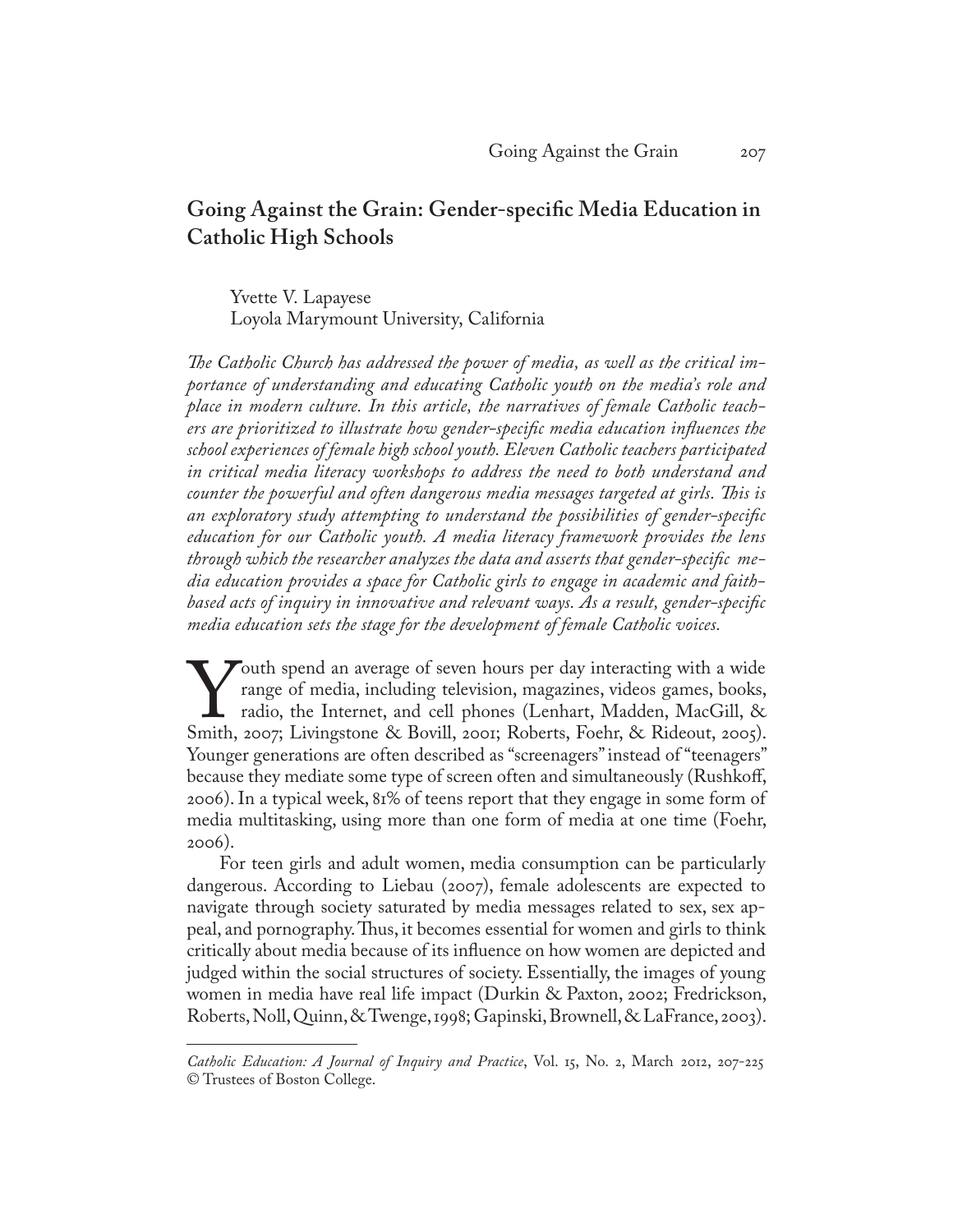Against this backdrop, the Catholic Church has addressed the power of media, as well as the critical importance of understanding and educating Catholic youth on the media's role and place in modern culture. As early as 1971, the Second Vatican Council on the Means of Social Communications issued the challenge:

The Church considers it to be one of her most important tasks to provide the means for educating recipients of the media in Christian principles. Catholic schools and organizations cannot ignore the urgent duty they have in this field…This sort of training must be given regular place in school curricula. It must be given, and systematically, at every stage of education." (Order of the Second Vatican Council, 1971, p. 13)

Despite the Catholic Church's stance on the critical need for media education in K-12 Catholic schools, very little research exists on how media education impacts schooling for Catholic youth. In this article, the narratives of female Catholic teachers are prioritized to illustrate how gender-specific media education influences the experiences of female high school students. Eleven Catholic teachers participated in critical media literacy workshops to address the need to investigate and resist the powerful and often dangerous media messages targeted at girls. This is an exploratory study attempting to understand the possibilities of gender-specific education for our Catholic youth. A media literacy framework provides the lens through which the researcher analyzes the data and asserts that gender-specific media education provides a space for Catholic girls to engage in academic and faith-based acts of inquiry in innovative and relevant ways. As a result, gender-specific media education sets the stage for the development of female Catholic voices.

## **Media Education**

Media education often refers to an inquiry-based pedagogic model that provides tools to help students critically analyze media messages. It offers opportunities for learners to broaden their experience of media and helps them develop creative skills in making their own media message (Kellner & Share, 2007, p. 3). Media education is often conceptualized as a way to address the negative dimensions of mass media, popular culture, and digital media, including media violence, gender and racial stereotypes, the sexualization of children, and concerns about cyberbullying and Internet predators. Media education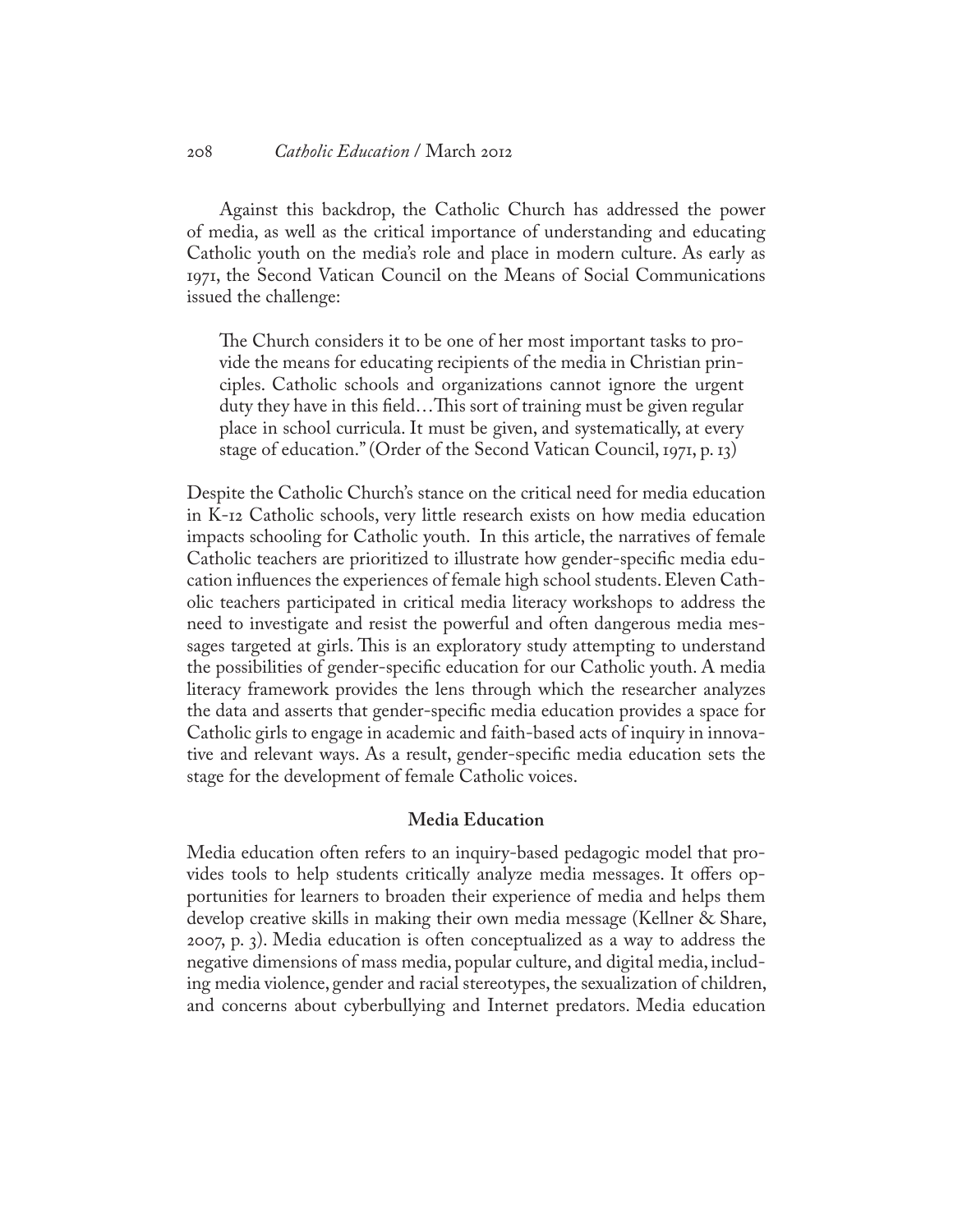expands the construct of literacy, treating mass media, popular culture, and digital media as new types of "texts" that require critical analysis. This transforms the process of media consumption into an active and critical process whereby students gain greater awareness of the potential for misrepresentation and manipulation, and understand the role of mass media and participatory media in constructing alternative views of reality (Masterman, 1998; McLaren, Hammer, Sholle, & Reilly, 1995; Luke, 1997).

In addition, media education is actively focused on the instructional methods and pedagogy of media literacy, integrating theoretical and critical frameworks rising from constructivist learning theory, media studies, and cultural studies scholarship. According to Thoman (2003), students develop the ability to interpret and create personal meaning out of the images, sounds, and words from the media. As such, media education in the classroom creates communities of active readers who can decide for themselves how they wish to interact with complex media contexts (Alvermann, Moon, & Hagood, 1999; Kellner & Share, 2007).

Academically, research suggests that critical media literacy enhances the teaching and learning of other subject areas in the classroom (Comber & Nixon, 2005; Goodman, 2003; Morrell, 2004, 2008). For instance, Hobbs & Frost (2003) maintain that many of the skills involved in media analysis can also improve reading comprehension. "Analyzing the setting, speech, thoughts, and dialogue in a film scene may help students understand, identify, and evaluate those elements of character development in literature" (p. 333). Taken together, media education for learners today potentially enables Catholic youth to see and understand media messages as digital narratives, as opposed to truths, while simultaneously enhancing their academic experiences.

#### **Catholic Church and Media Education**

Responding to the Catholic Church's stance on media education, in 1982 the Department of Communication and Education of the United States Catholic Conference (USCC) developed *The Media Mirror: A Study Guide on Christian Values and Television*. This project was eventually revised and distributed to schools by the National Catholic Education Association. In 1984 the study guide was piloted in 10 dioceses—Boston, Dubuque, Newark, Oakland, Orlando, Paterson, Portland (Oregon), Providence, St. Paul-Minneapolis, and St. Petersburg-Tampa—and included 14,000 student participants (Schropp, 1982, p. 4). The purpose of USCC's *Media Mirror* was sixfold: (1) to develop an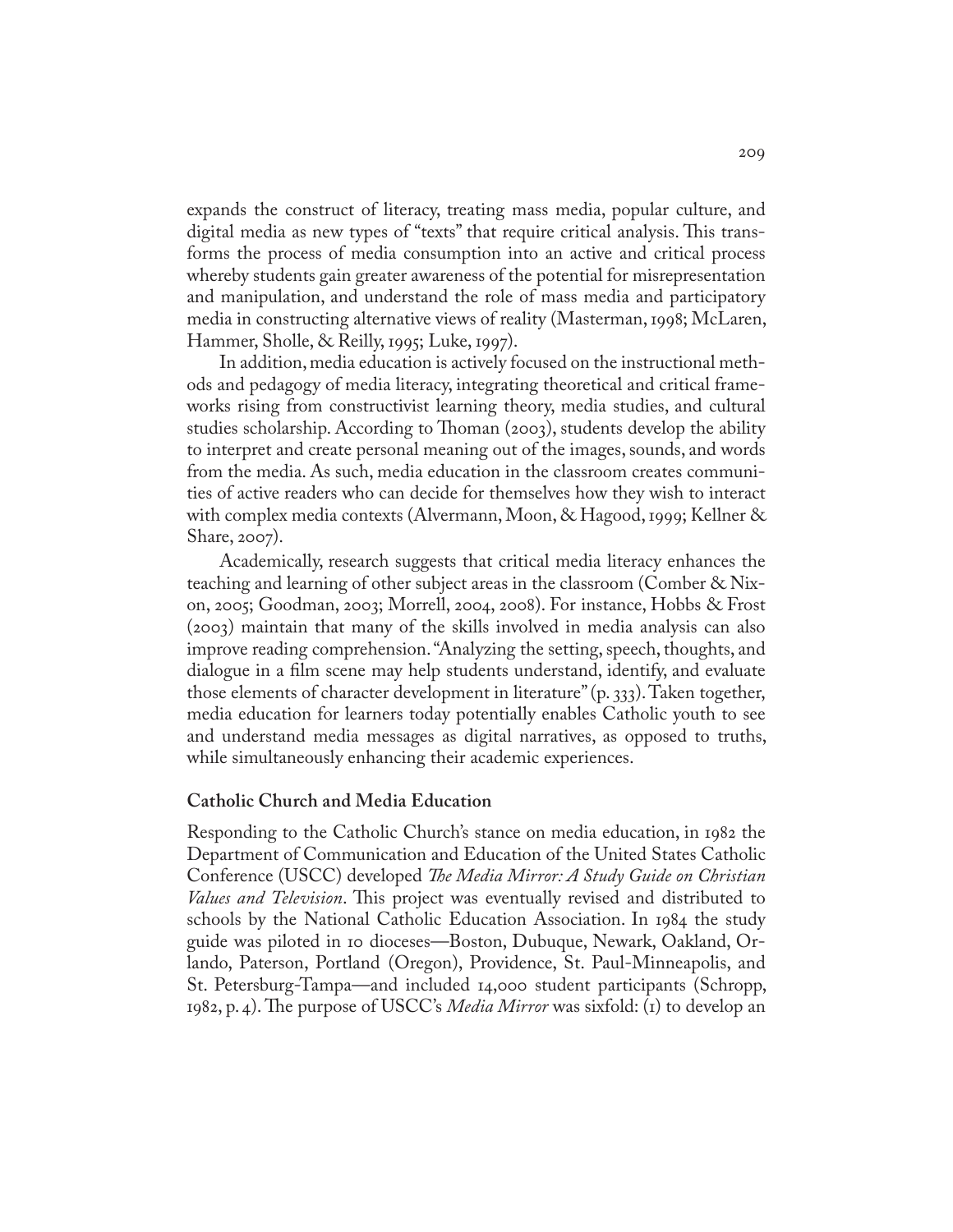understanding of the role and influence of television; (2) to foster constructive use of television and related media; (3) to cultivate a better understanding of Christian values as portrayed in popular culture; (4) to develop viewers who will utilize choices in television programming;  $(\zeta)$  to educate viewers to upgrade the quality of television programming; and (6) to develop a national media education program reflecting Christian values. Thus, the primary goal of *Media Mirror* was to develop a set of guidelines that would stimulate students to think critically about what they viewed on television in light of Christian morals.

Additionally, in 1989, Catholic activist Sr. Elizabeth Thoman established the Center for Media and Values (CMV), an organization supported largely by the U.S. Conference of Catholic Bishops. CMV aimed to generate an "informed citizenry that could understand, interpret, analyze, and evaluate the powerful images, words, and sounds" that made up the contemporary culture (Silverblatt & Eliceiri, 1997, p. 29). The CMV's objective was threefold: (1) to promote a new way of thinking about the influence and impact of mass media in our time; (2) to develop new curriculum resources for educating adults and young people to become more knowledgeable and selective media users; and (3) to develop and promote a vision and a practical program for media literacy in the United States. CMV, like USCC's *Media Mirror* earlier, was established to promote media education as a means of exposing students to misrepresentation and manipulation in the media.

Furthermore, as recently as 2007, Pope Benedict released multiple messages related to the critical imperative of media education in Catholic schools. He emphasized teaching Catholic students skills of discernment, aesthetics, and moral excellence. He added,

Any trend to produce programs and products–including animated films and video games–which in the name of entertainment exalt violence and portray anti-social behavior or the trivialization of human sexuality is a perversion, all the more repulsive when these programs are directed at children and adolescents. How could one explain this 'entertainment' to the countless innocent young people who actually suffer violence, exploitation, and abuse? (Pope Benedict XVI, 2007, para. 8)

## **Gender-specific Media Education**

Media interacts with girls differently, and it is important that schools respond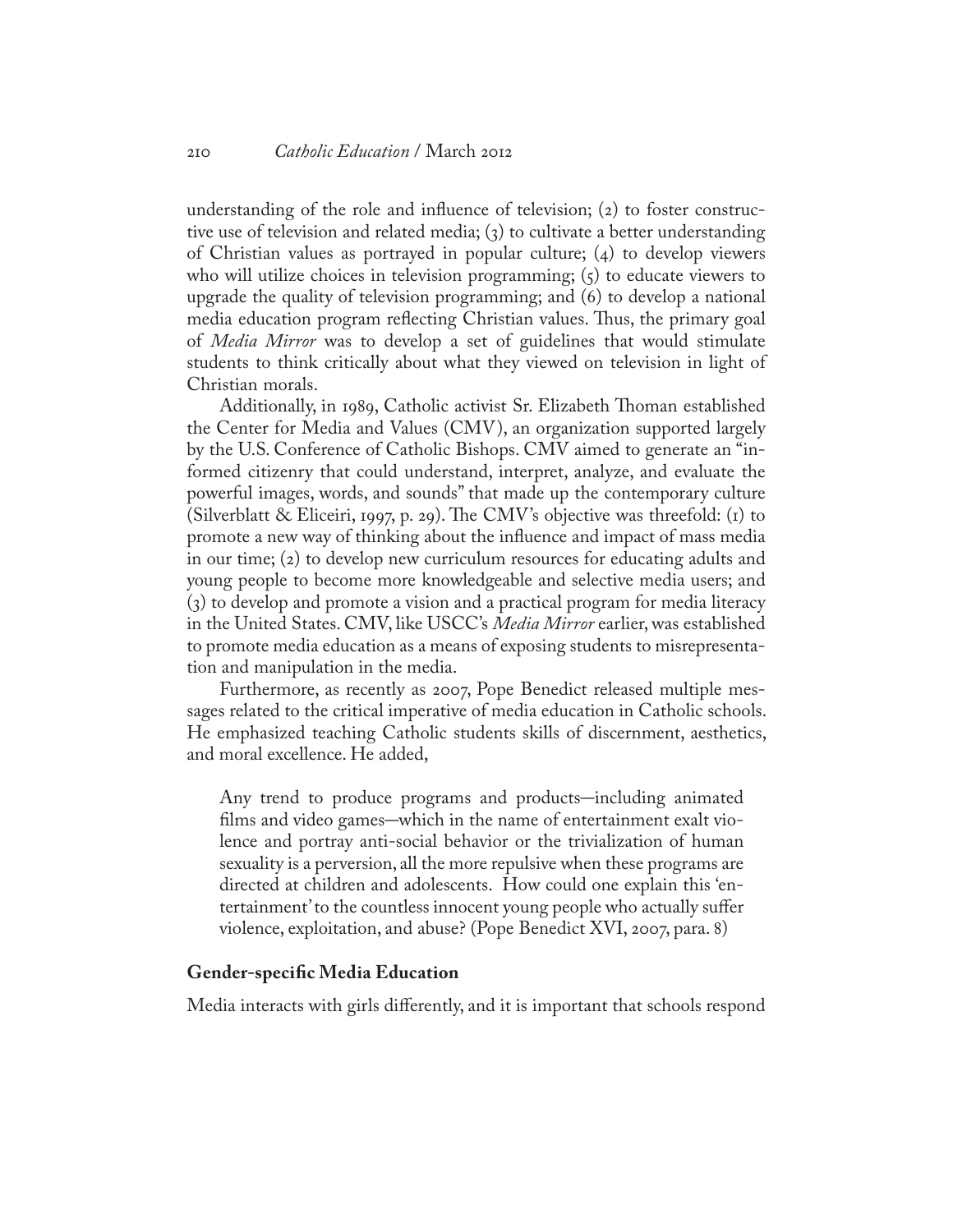to the negative and harmful consequences of media for girls in particular (Hammer & Kellner, 2009). Girls are bombarded with images of women as powerless, passive victims noted primarily for their bodies and sex rather than their mind. These constant media images and messages surrounding sexualization, objectification, and gender stereotypes directly contribute to girls' lack of self-confidence and body image, as well as depression and eating disorders (American Psychological Association, 2010). For instance, clothing companies use the media to encourage teen girls to purchase skimpy clothing to fulfill either a "look" of punk or innocent. During the formative years of adolescents, it may be more difficult for young girls to define their own value and discover their own worth with selections that are predetermined (American Psychological Association, 2010, p. 18).

In response to negative media messages, several media organizations have emerged to infuse gender-specific media education in schools. For example, TVbyGIRLS, a nonprofit media education program for girls ages 10 to 18, equips participants with the skills to analyze and create stories and messages portraying young women as passionate and thinking [\(http://www.tvbygirls.](http://www.tvbygirls.tv/the_site/home.htm) tv/the site/home.htm). Participants are matched with female media professionals to produce films educating their families and communities about the issues facing women. Another program, Reel Grrls, is a communitybased nonprofit in Seattle, Washington, designed to empower teenage girls from diverse backgrounds with leadership development and skill-building in animation, cinematography, and scriptwriting, as a means of realizing their power to influence through media production [\(http://www.reelgrrls.](http://www.reelgrrls.org/about/overview) [org/about/overview](http://www.reelgrrls.org/about/overview)). Reel Grrls also believes in mentoring and role modeling, and matches its teen participants with media professionals. In sum, gender-specific media programs aim to increase self-esteem, define authentic leadership roles, build critical thinking skills, and enable young women to take control of their own identities, vision, and contribution to society.

Gender-specific media education combines cultural and feminist studies to emphasize the political possibilities of media education in classrooms. For instance, Luke (1994) recognizes how different standpoints, or ways of knowing, allow students to contest and mediate media representations and misrepresentations. Through standpoints, students are able to analyze how, through the inclusion of some groups and exclusion of others, representations benefit dominant and positively represented groups while they simultaneously disadvantage marginalized and subordinate ones. Standpoints allow students to unveil the political and social construction of knowledge, and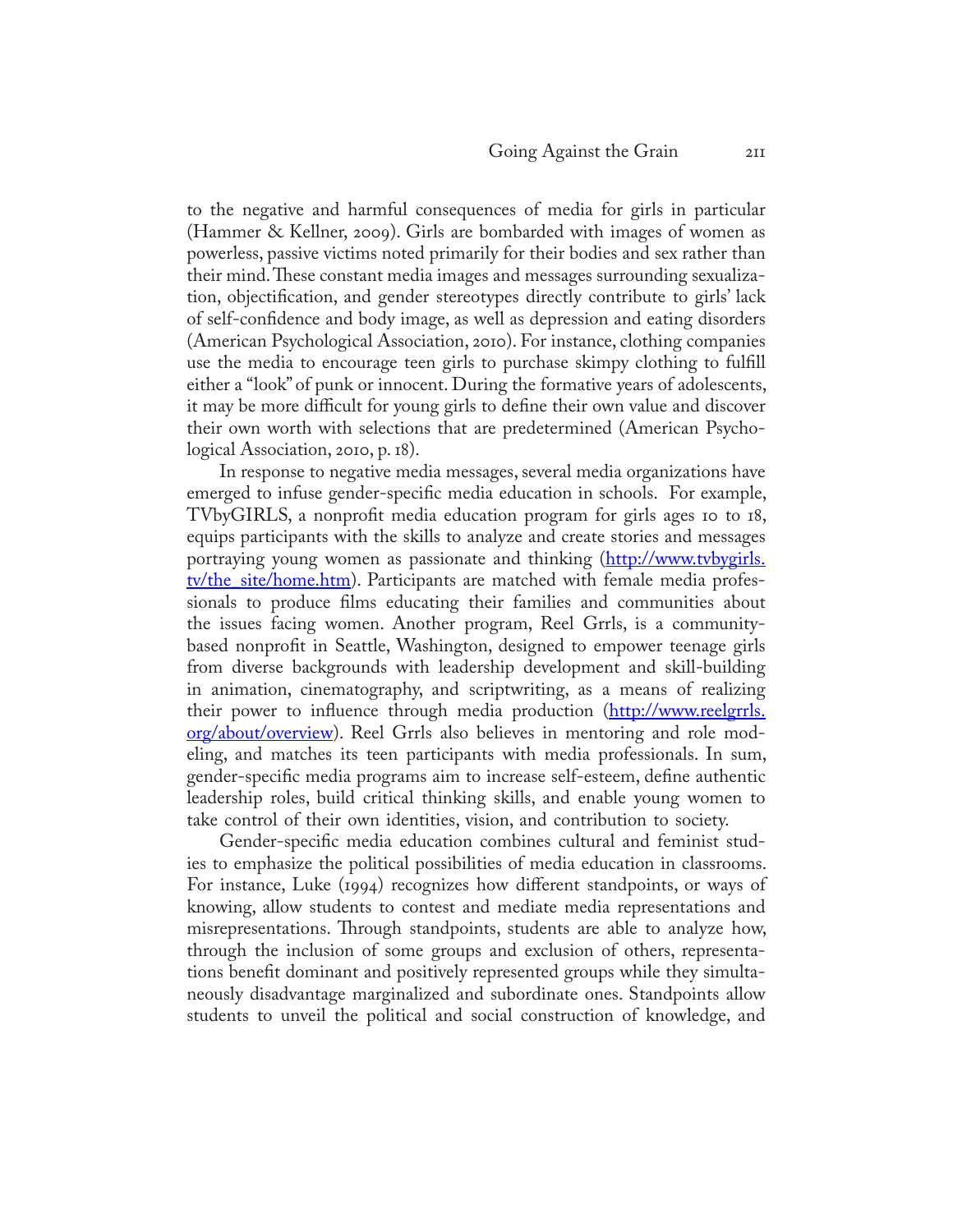also address principles of equity and social justice related to representation.

Luke (1997) argues that it is the teacher's responsibility within the classroom to make visible the power structure of knowledge and how it benefits some more than others. She insists ''that a commitment to social justice and equity principles should guide the media educator's work in enabling students to come to their own realizations that, say, homophobic, racist or sexist texts or readings, quite simply, oppress and subordinate others" (p. 44).

This study highlights the need to examine how gender-specific media education plays out in the classroom. Gender-specific media education ultimately serves as a means of exposing girls to the negative dimensions of mass media and the possibilities of utilizing media to offer alternative standpoints.

#### **Research Design, Settings, and Participants**

In *Feminism and Methodology*, Sandra Harding (1987) makes a clear distinction between methodology and method. The former she defines as "a theory and analysis of how research does and should proceed," and the latter she defines as a "technique for or a way of proceeding in gathering evidence" (Harding, 1987, pp. 2-5).

For this exploratory study, feminist standpoint theory is utilized so as to highlight the central role that women's voices play in understanding genderspecific media education in Catholic schools. Feminist standpoint theory revolves around three principle claims: (1) knowledge is socially situated; (2) marginalized groups are socially situated in ways that make it more possible for them to be aware of things and ask questions than it is for the nonmarginalized; and (3) research, particularly that focused on power relations, should begin with the lives of the marginalized (Haraway, 1998; Harding, 1991; Hill-Collins, 1990).

There is a consensus among feminist standpoint theorists that a standpoint is not merely a perspective that is occupied simply by being a woman. Put another way, whereas a perspective is situated within one's socio-historical position, and may well provide the starting point for the emergence of a standpoint, a standpoint is earned through the experience of political struggle (Harding, 2004). In this study, I present the standpoint(s) of 11 Catholic high school teachers engaged in gender-specific media education for Catholic female youth.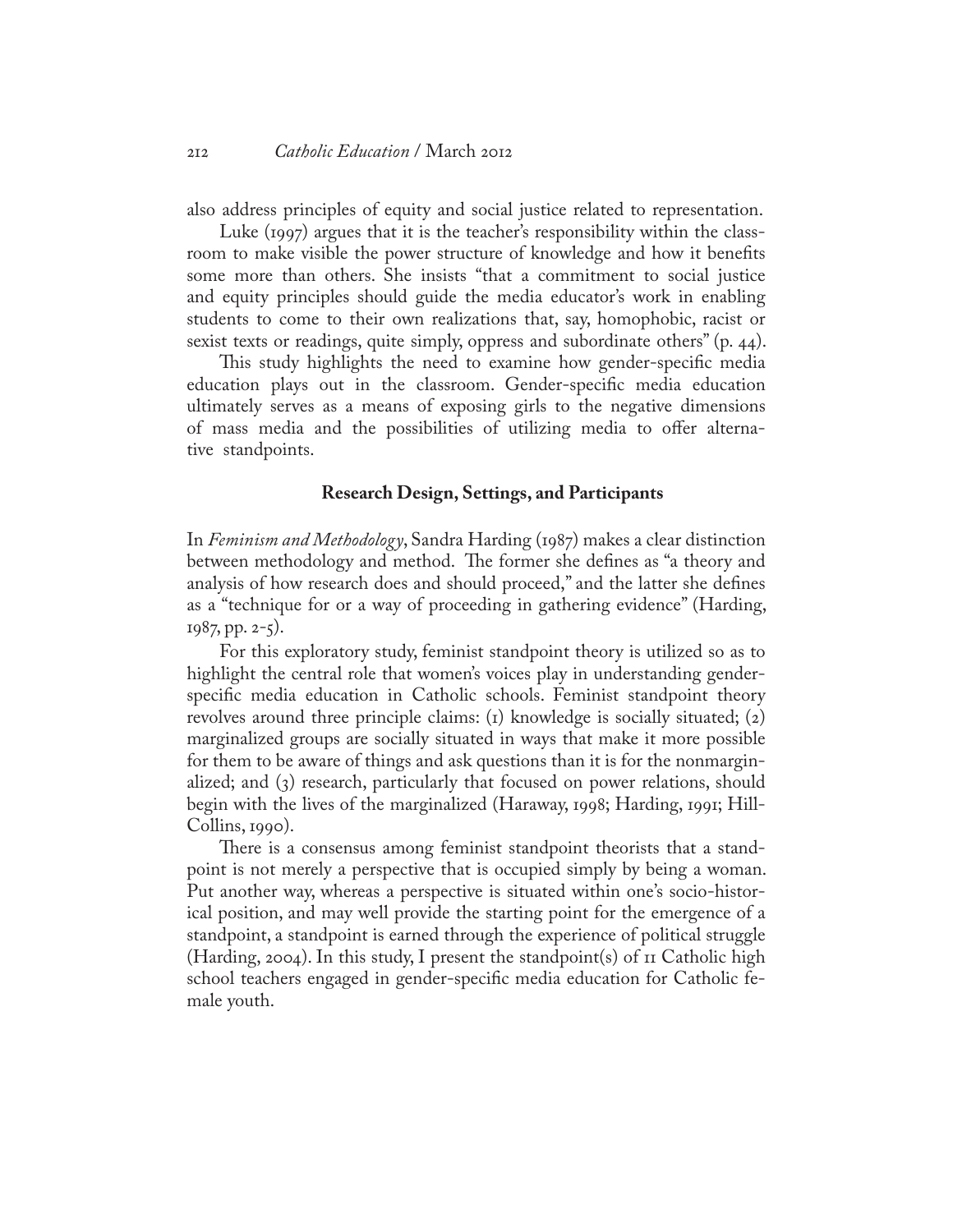#### **Methods**

This article is based on an 18-month exploratory study that attempts to investigate media education's impact on the teaching and learning of gender-specific media for one population of Catholic youth by focusing on the perceptions of the teachers. The research question that guided this inquiry was: How do female Catholic teachers understand the influence of gender-specific media education on the educational experiences of female Catholic students?

#### **Participants**

The standpoints of female Catholic teachers are a critical starting point in understanding how gender-specific media education plays out in Catholic schools. Teacher selection occurred in a master's educational program with an emphasis on technology. This program is offered by a School of Educationat a Catholic University through a partnership with a local archdiocese. It is open to candidates who are currently working as full-time educators in Catholic schools within the archdiocese. All teacher participants took a course on cultural diversity, which included a media education core component. The course has a 3-hour seminar and a 1-hour lab requirement each week. The readings and lectures drew upon cultural studies, feminism, film, critical race and critical pedagogy theories, and practices to advance media education. The teachers participated in a total of five media education workshops.

As a result of the workshops in media education, a small group of selfidentified feminist Catholic teachers emerged determined to formally implement gender-specific media education in their classrooms. The 11 Catholic teachers—all working in Catholic high schools—demonstrate a track record of advocating for feminist principles in their personal and professional lives. For instance, several of the teachers participated in women's advocacy groups during their college years. In addition, the teachers infused discussions related to gender in various ways throughout their teaching career.

Each of the teachers committed to infuse gender-specific media education in their curricula for a minimum of one academic year while teaching a wide variety of classes at their respective school sites. The teachers came from a variety of disciplines, including history, political science, religion, economics, art, and English. They also taught a variety of grade levels with their respective high schools, including one 12th grade teacher, five 11th grade teachers, three 10th grade teachers, and two ninth grade teachers.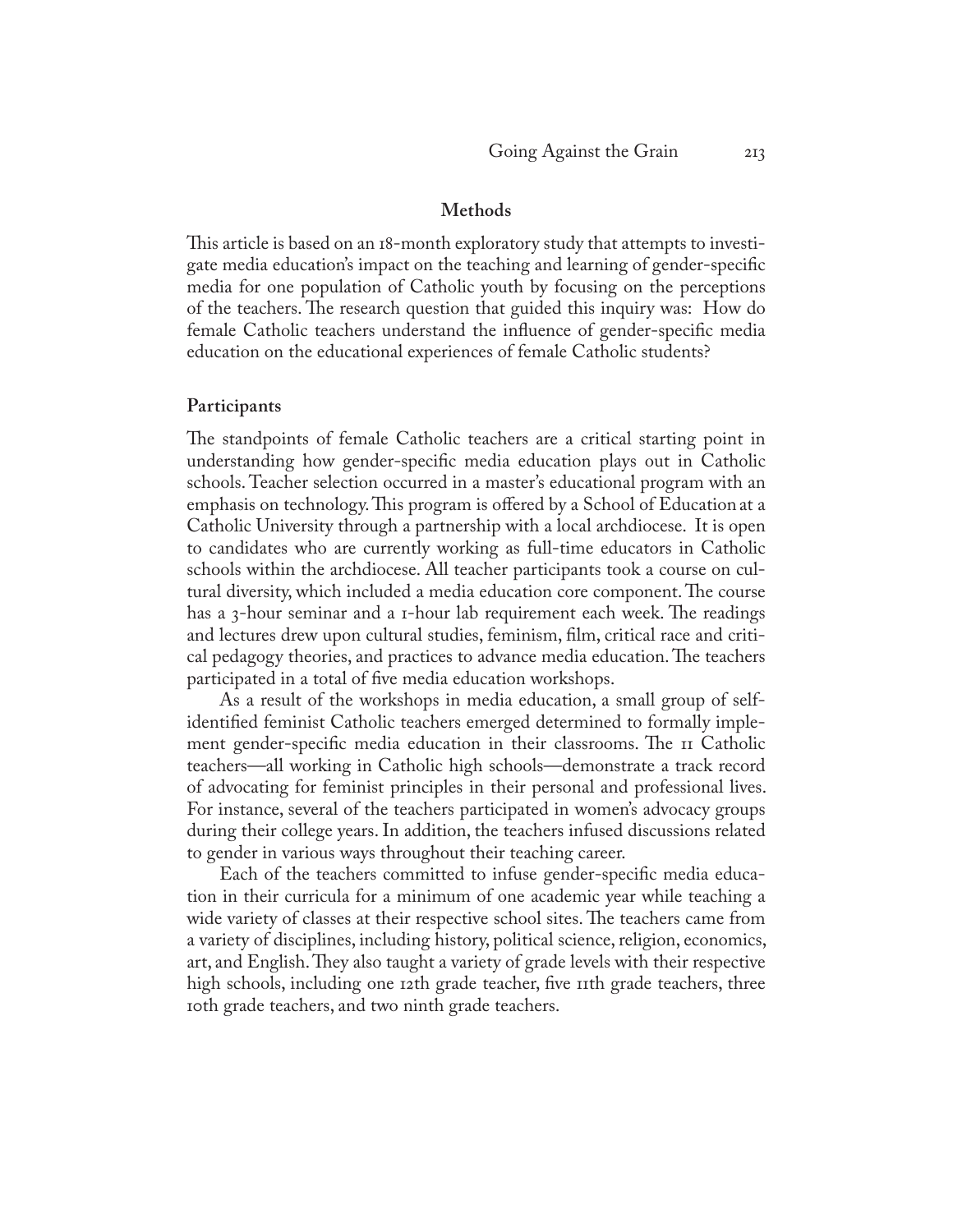#### **Interviews and Observations**

The study involved periodic interviews interspersed with classroom observation sessions. This enabled the researcher to question the teachers and verify perceptions and patterns to understand how female Catholic teachers understand the impact of gender-specific media education on the educational experiences of female Catholic students.

The interviews took two forms: three individual interviews and one focus group interview. First, the researcher conducted an open-ended, unstructured individual interview with each teacher to explore her understandings of the possibilities and limitations of gender-specific media education in Catholic settings. This was then followed by a semi-structured individual interview based on results from the first series of interviews.

Further, the results from the individual interviews determined what the researcher would look for and record during classroom observations. Each teacher was observed delivering one gender-specific media lesson. Each lesson ranged from 2 hours to a few days. Field notes were taken during each observation. Specifically, the researcher took field notes describing the teaching and learning of the lessons and how the teachers and students worked together. After patterns emerged in the observational data, another round of individual semi-structured interviews was conducted, asking the teachers about these patterns and why they thought they were occurring.

Lastly, the researcher held a focus group interview with five of the teachers. These five teachers were interested in discussing the topic of gender, media literacy, and Catholic education with a group of like-minded educators. The focus group provided an important space for the teachers to connect with other teachers who advocate for gender and media education. The data from the focus group interview supported and extended some of the themes emerging in the individual interviews.

## **Data Analysis**

All of the interviews were recorded and transcribed. As outlined by Marshall and Rossman (2010), the researcher used the following phases to support the data analysis process. First the researcher immersed herself in the data, reading through written interview data and field notes multiple times to clearly comprehend participants' experience in the study. Second, the researcher generated categories and themes within a media education framework. The researcher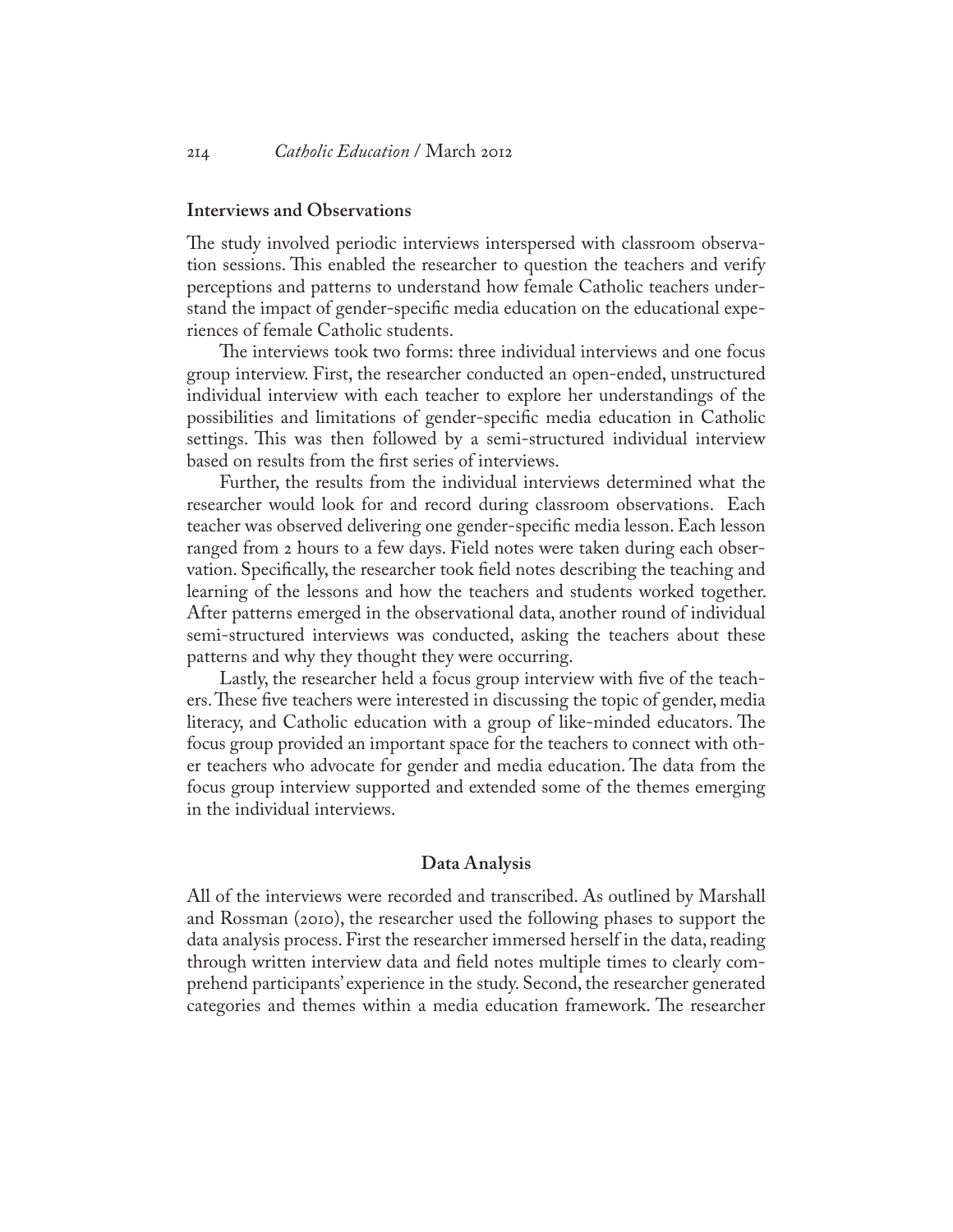questioned and reflected on the data collected, identifying key patterns in answers from participants. Third, the researcher coded the data, abbreviating patterns seen in the data and standardizing and adjusting those abbreviations as new understandings emerged. Lastly, the researcher wrote analytic memos and jotted all synthesized conclusions drawn from the data to form assertions.

The perspectives of female Catholic teachers implementing gender-specific media education are presented through direct quotations and vignettes, and tied together through interpretive analysis (Emerson et al., 1995; Erickson, 1986).

## **Findings and Discussion**

Female Catholic teachers concurred that gender-specific media education influenced the educational experiences of female Catholic students. Specifically, the teachers perceived that gender-specific media education provided a space for Catholic girls to engage academic and faith-based acts of inquiry in innovative and relevant ways. As a result, gender-specific media education set the stage for the development of female Catholic voices. In the following sections, qualitative descriptions of the influence of gender-specific media education are provided based on individual interviews, a focus group interview, and media lesson observations.

## **Gender-specific Media Education Enriches the Academic Space for Catholic Girls**

The 11 teachers were clear that the lessons on gender-specific media education influenced the overall classroom learning experience. Specifically, the teachers felt that media education enhanced the classroom experience through the development of critical thinking skills and research aptitudes, and the reconfiguring of the teacher-student relationship.

To begin, from the perspective of the teachers, they all felt that genderspecific media education actually pushed their students to think about gender in deep and critical ways. Critical thinking can be defined as the ability to identify and challenge assumptions, to search for alternative ways of thinking, and to summarize a reflective analysis. One teacher asserted:

It feels like a college classroom in here when we talk about these [gender] topics. In some ways I think I am preparing my girls for the kinds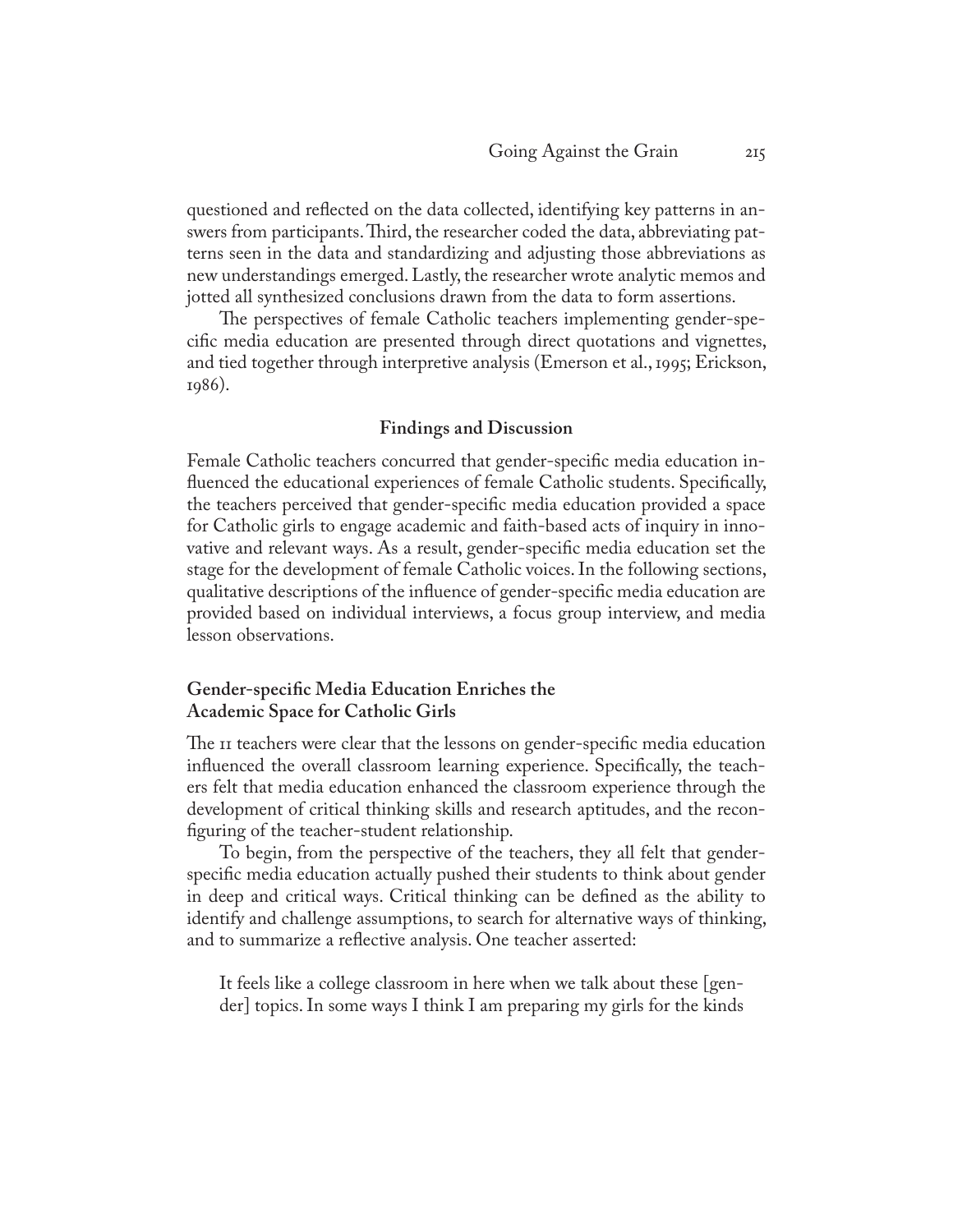of conversations they are going to have in college. I mean, that's what college was like for me. You are valued for being critical and for thinking of issues and problems in a new way.

Interestingly, these critical thinking skills spilled over into other subject areas. For example, one English teacher stated:

The same skills you would need to analyze a text of Emerson run along the same line as the skills you would need to analyze media. The girls would sometimes refer back to the media lesson and look at literature with a new lens in how the female characters are portrayed…You have no short supply of sexism in literature. We're reading stuff that dates back to the early 1900s and it's pretty cool to see the girls make those connections.

Another teacher added:

It feels good for me as a teacher to allow these girls time to critically think about media. I see how they are using their minds in much the same they would use their minds to talk about political science or world religions or sociology. They write and they read and they present their findings. If I could say anything about media education is that it has made my classroom a more intellectual classroom.

In addition, observations revealed the high school girls engaged in several academic aptitudes that enabled them to successfully deconstruct and reconstruct the media texts. These included research; reading high-level articles published in research journals; exposure to other disciplines, like feminism and cultural studies; analytical writing; oral presentation skills; collaborating in research teams; synthesis; and conducting literature reviews.

The link between media literacy and academic literacy has been well researched (Comber & Nixon, 2005; Goodman, 2003; Hobbs & Frost, 2004; Morrell, 2004, 2008). For example, studies have investigated the potential of drawing upon youth engagement with hip-hop culture to teach critical reading, literary analysis, and the production of expository and creative writing; the use of court trials to teach argumentative writing in secondary English classrooms; and the use of film critique as bridge to literary analysis (Macedo & Steinberg, 2007). One teacher concluded: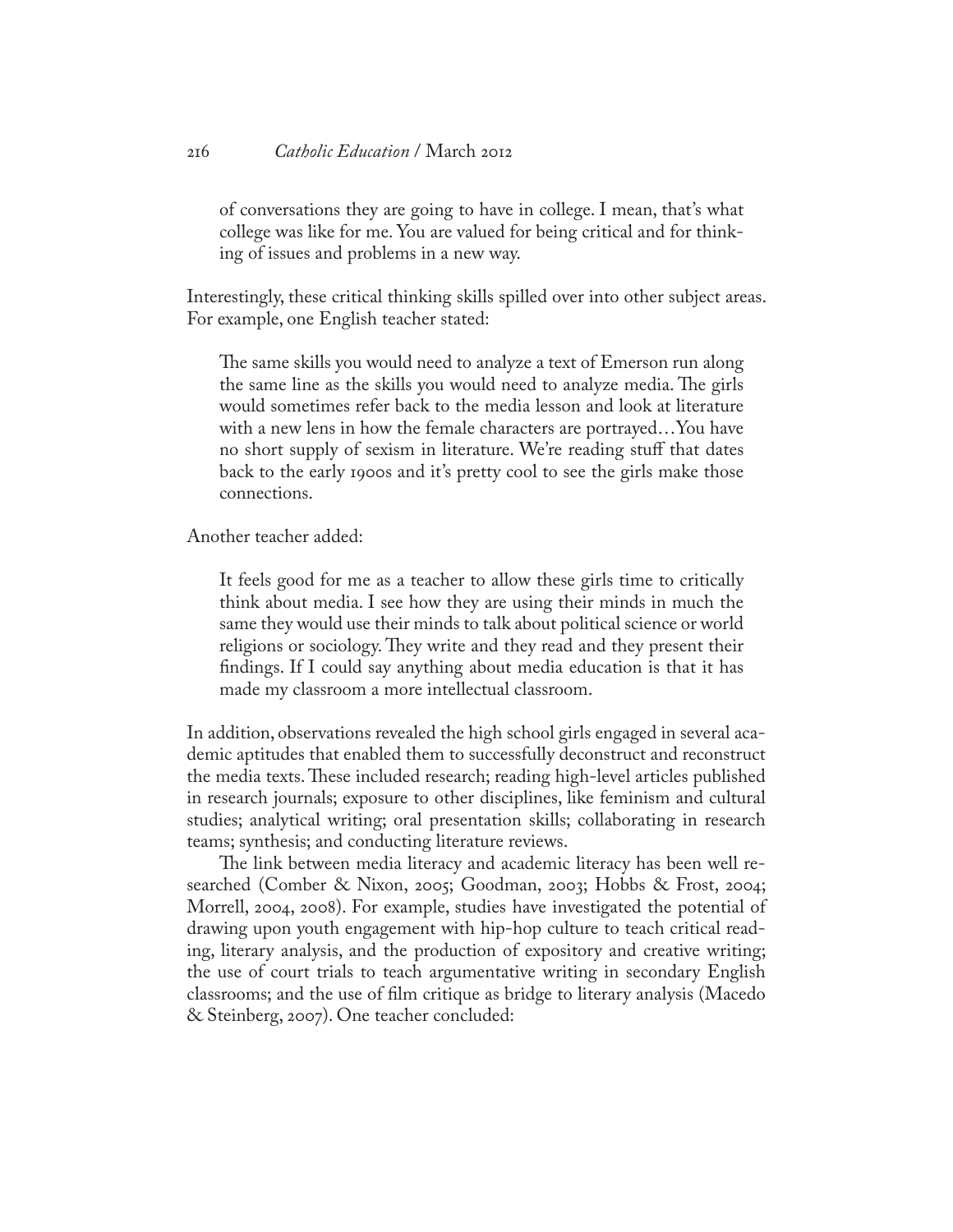I finally can hear these girls talk in a passionate way. Once they get that thinking at a higher level can go beyond subjects like history, it's like a light switch goes on. The way these girls can question media images and messages really empowers them to question other things they read in their textbooks and that they deal with in life as females.

In addition to enhancing the academic curriculum, gender-specific media education nuanced the relationship between teacher and student in that students relied less on the authority of the teacher. One reason for this was that the students were savvier about the content than the teachers. One teacher pointed out:

When you talk about media to high school girls, they are going to talk about pop culture. I don't know all the popular songs and shows they are watching. They do. They are the experts and so sometimes I am the learner and they are the teacher.

In the focus group interview, the teachers agreed that teaching and learning was a fluid process where all the individuals in the classroom took on different roles at different times. One teacher revealed:

At first it was a little scary, I mean I am not used to sitting back and letting my students kind of take control over what we are going to talk about. What I learned was that some really good learning was taking place because I did let go. I really underestimated what they could do and how much they had to say and process about gender.

As evidenced by the teachers, most of the media education lessons were "taught" by the students themselves. The teachers were increasingly comfortable with the girls' willingness to take ownership of the classroom in real ways. One teacher professed, "It's amazing to see these young women think and speak in such powerful ways. They take charge because they are learning about issues that matter to them."

Luke (1994) contends that a student-centered, bottom-up approach is necessary for media education. In other words, by tapping into the student's own culture, knowledge, and experiences, there is a shifting community of knowers in the classroom. Thus, gender-specific media education potentially restructures authority in the classroom, permitting female students to lead rel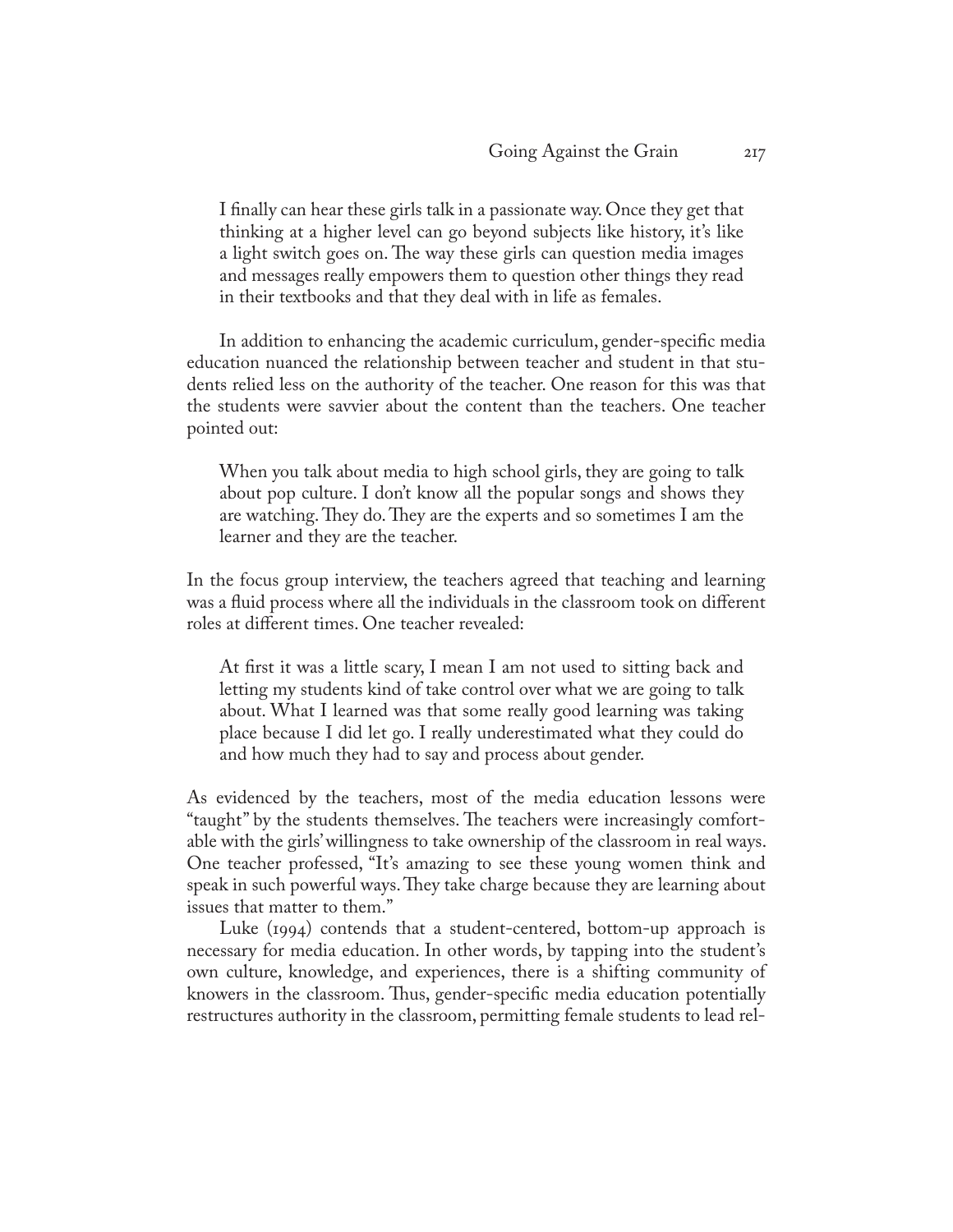evant discussions and embrace the higher level of academic reflection.

## **Gender-specific Media Education Influences Catholic Girls' Engagement in Their Faith**

In the classroom, media lessons observed covered a range of topics, including body image, sexuality, and consumption. Gender-specific media lessons included gendered stereotypes and video games; an examination of plastic surgery and plastic surgery advertisements; an examination of Gossip Girl; depictions of homosexuality in consumer media; and hyper-sexualization of girls in media, to name a few. These lessons effectively prompted an elevated level of analysis and self-assessment among the girls vis-à-vis their faith.

To begin, some teachers reported that the gender-specific lessons related back to faith in innovative ways in that the girls were able to talk about the uniqueness of being a Catholic female in a digital age where girls are hypersexualized and objectified (American Psychological Association, 2010). One teacher claimed:

In Catholic schools we spend quite a bit of time talking about how to be generous and accepting of others, and how to value our own worth and the worth of others. But when you turn on the television, those are not the messages. Girls are taught to be jealous, to be catty, [and] to be manipulative. My girls were able to label these behaviors and demonstrate how they contradict being Catholic.

According to these teachers, by exposing the girls to problematic media images and reinforcing their Catholic values, the girls were able to gain greater awareness of images and develop their own interpretations of the themes that they identified, rather than the passive acceptance of what the media portrayed. This skill in engaging media addresses the Catholic Church's objectives for media education, which are to cultivate a critical understanding of media in light of Catholic values (Center for Media Literacy, 2002). One teacher affirmed:

When we were looking at how girls are depicted in music videos—that they are silent, that they are barely dressed, that they are at the mercy of the male singer, the discussion becomes about exploitation and sexism. My girls knew that these images are counter to the teachings of the Church. So, human dignity became a big issue for us.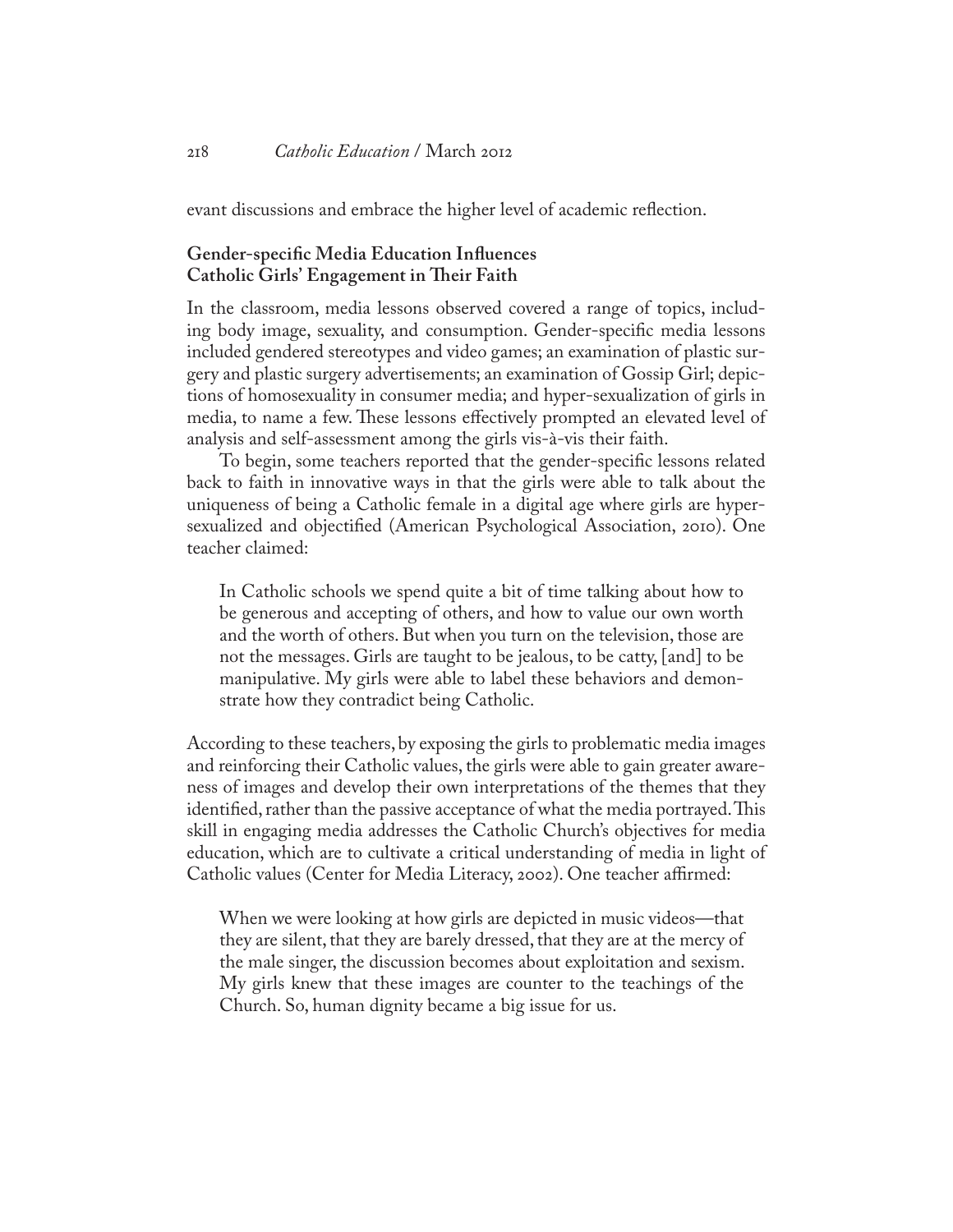Furthermore, a significant component of the interplay between gender-specific media education and Catholic faith was the emphasis of the affective alongside the academic. Discussions were both emotional and spiritual. According to participants, the girls in the classrooms identified with the topics based on either personal experience or the experiences of their peers. As a result, the lessons provided opportunities for the girls to deepen their gender and faith consciousness, though not without struggle, contradiction, and painful dialogue. One teacher asserted:

I have to say that my girls really sometimes feel a disconnect with the Catholic Church. They so desperately want to talk about what it means to be a Catholic girl in this day and age. It's not so black and white anymore and I think they have really important things to say. I remember one of my students just crying after we talked about how girls feel so much pressure to dress slutty. This girl was so worried about the fact that being the good Catholic girl just didn't bring you attention from boys. So what do you do with that?

One of the ways that teachers and students were able to make sense of the tensions between media depictions and their faith was through the development of female Catholic voices. According to the teachers in this study, the students were able to begin a process of reflecting on their female Catholic standpoints vis-à-vis the media. In several of the lessons, the teachers and students discussed what it means to be a young Catholic female in present-day society. One teacher asserted:

Being a Catholic girl is very difficult right now. You just don't have Catholic media examples that at least give them some alternatives that are not out of touch with where they are right now. These are girls [who] want to figure out their own unique way of being Catholic and being female and I think that starting with gender and media can help them in that process.

In one classroom observation on the topic of the objectification of women in magazine advertisements, several of the girls initiated blogs that melded gender with faith. These girls used social networking sites to tell a different story from the standpoint of a female Catholic student, thus initiating the development of female faith-based voices. In the focus group interview, the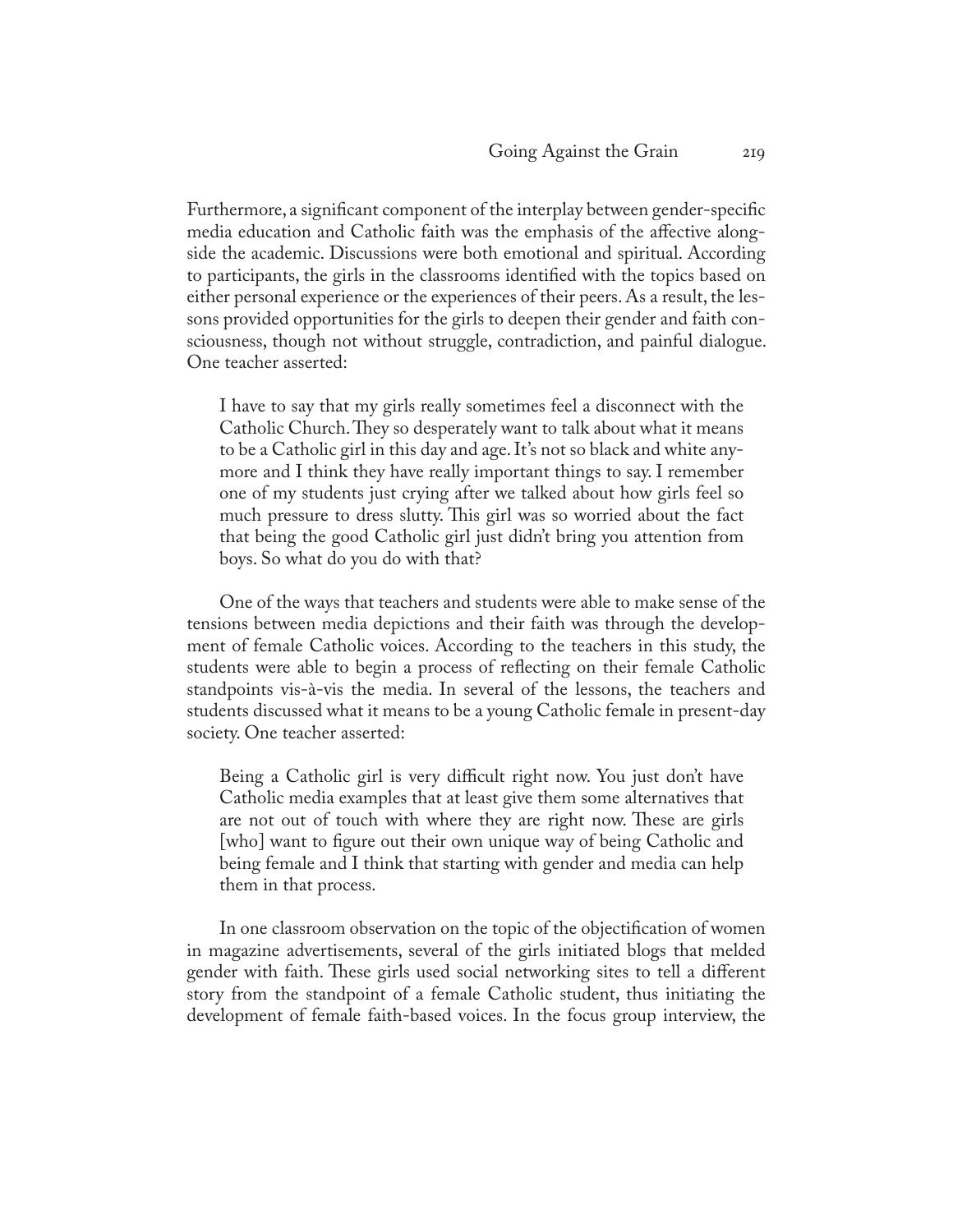teachers discussed how their students struggled with the objectification of the female body in mainstream media. One teacher pointed out a blog her student created to counter dominant ways society emphasizes the body at the expense of the spirit. The teachers articulated that their students were able to start a process of nuancing and interrogating what it means to be both female and Catholic in the digital age.

In another lesson on body image, the students crafted a survey on body satisfaction and disseminated it among their high school peers. Interestingly, of the 98 Catholic girls surveyed, only three were completely satisfied with their body and all 98 had dieted at one point in their young lives. As a result of the survey, the small group of girls started an after-school girl club to provide a meaningful, safe, and faith-based space to discuss these issues from their standpoints.

#### **Challenges in Implementing Gender-Specific Media Education**

Although the Catholic teachers identified a wide variety of benefits and positive results, there appeared to be significant challenges to gender-specific media education in Catholic schools. Gender-specific media education played out unevenly and underground in these school settings and fell short of more critical feminist analyses.

In regard to its unevenness, certain issues were more acceptable to discuss in the Catholic schools than others. For instance, the teachers felt very comfortable co-constructing lessons that addressed body image; however, they felt far less comfortable addressing issues like sexual orientation with their students. One teacher explained, "I knew that if I was going to address how lesbians are portrayed in the media, I would have to be very careful. Even though we have a strong lesbian teaching staff, it just isn't openly discussed."

Unfortunately, gender-specific media education was not enthusiastically supported at most of the school sites, presenting another significant challenge for the teachers. Catholic administrators were skeptical of the utility of such lessons. Out of the 11 teachers involved in this study, seven of them felt unsupported by their administrators. They concurred that there remains a conservative climate in Catholic schools in which addressing such topics as the hypersexualization of girls on television is discouraged because the topic is seen as inappropriate. As such, these seven teachers taught their lessons behind closed doors.

Conversely, the other four Catholic teachers felt supported to infuse me-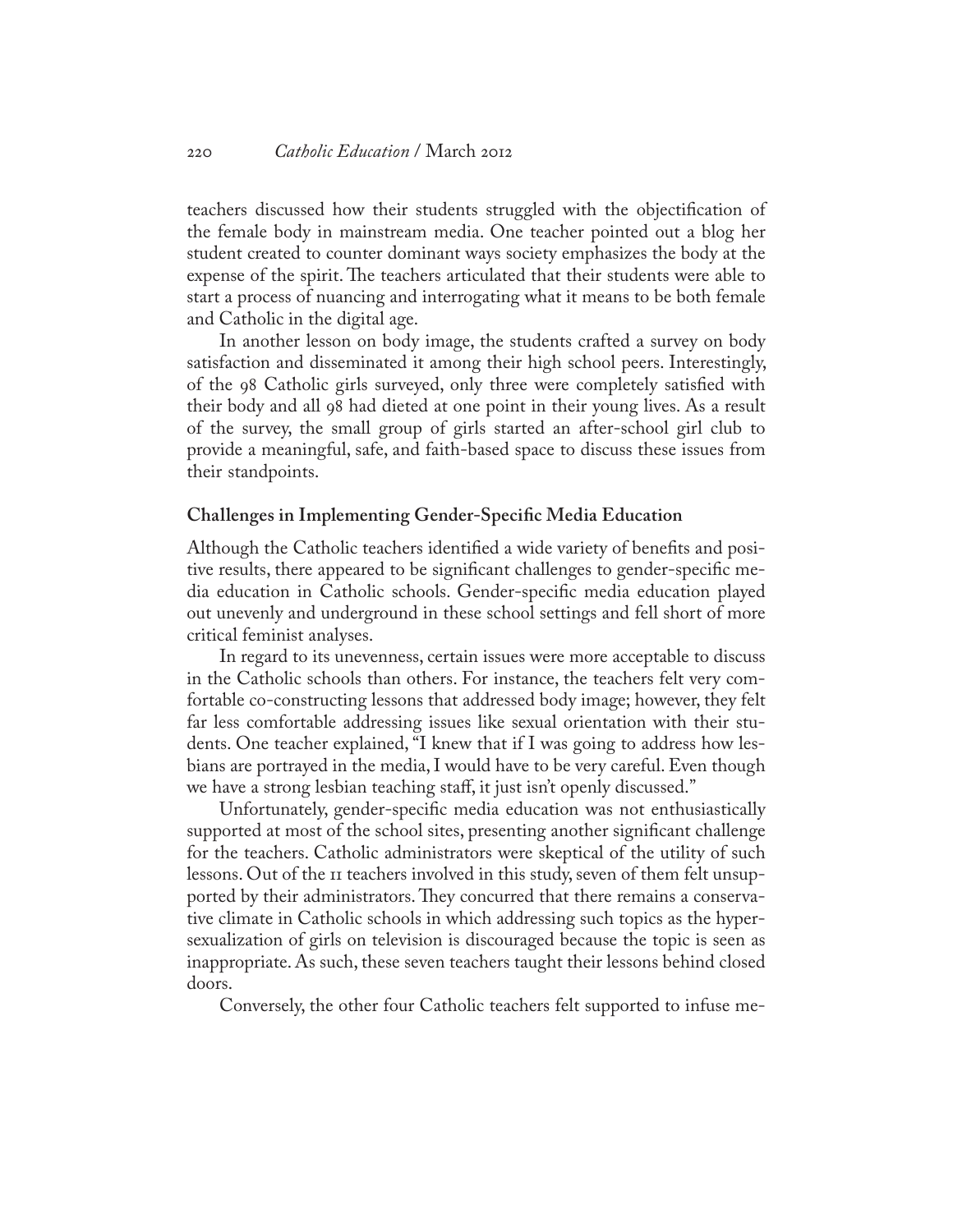dia education at their school sites. They characterized their principals as "progressive" and "advocates for social justice issues." In fact, one administrator required all teachers and students to implement the Dove media lesson. This was a lesson created by one of the teachers on the interplay between beauty and consumption. The students read Naomi Wolf 's *Beauty Myth* and watched an advertisement for Dove soap where a "normal" looking girl is transformed by digital enhancements (Dove Evolution, 2006).

Another challenge facing the implementation of gender-specific media education is that it often falls short of providing a more critical feminist space where androcentric ideologies are explicitly interrogated. Although the teachers did attempt to define concepts like patriarchy in their classrooms, the lessons were more introductory in nature, limiting the depth of discussion they could facilitate among their female students. The teachers also expressed frustration in not being exposed to more media education in their teacher training coursework. This supports the need to continue developing a sound pedagogical framework for gender-specific media education and media literacy so as to ensure its inclusion in Catholic curricula and its overall success.

## **Imagining the Possibilities of Gender-specific Media Education in Catholic Schools**

It is highly irresponsible in the face of saturation by the Internet and media culture to ignore the forms of oppression and injustice that impact young students in our classrooms. The digital age calls for cultivating media skills that allow our Catholic youth to analyze, discern, and create alternative media. As such, Catholic schools potentially become places where females can learn to transform society by dismantling dominant perspectives. In classrooms that embrace gender-specific media education, female students are provided an opportunity to analyze and critique dominant sexist narratives and feel confident in themselves and their individual values. Furthermore, their education potentially goes beyond critique as female Catholic students are provided tools to make their own media and make their own voices heard.

As evidenced by this study, gender-specific media education can have a positive impact on the schooling experience of female Catholic students according to teachers. Media education invites female Catholic students to interpret media representations critically, raise their level of academic inquiry, and confidently confront the conflict between the media's portrayal of society's standards and the values upheld by the Catholic Church.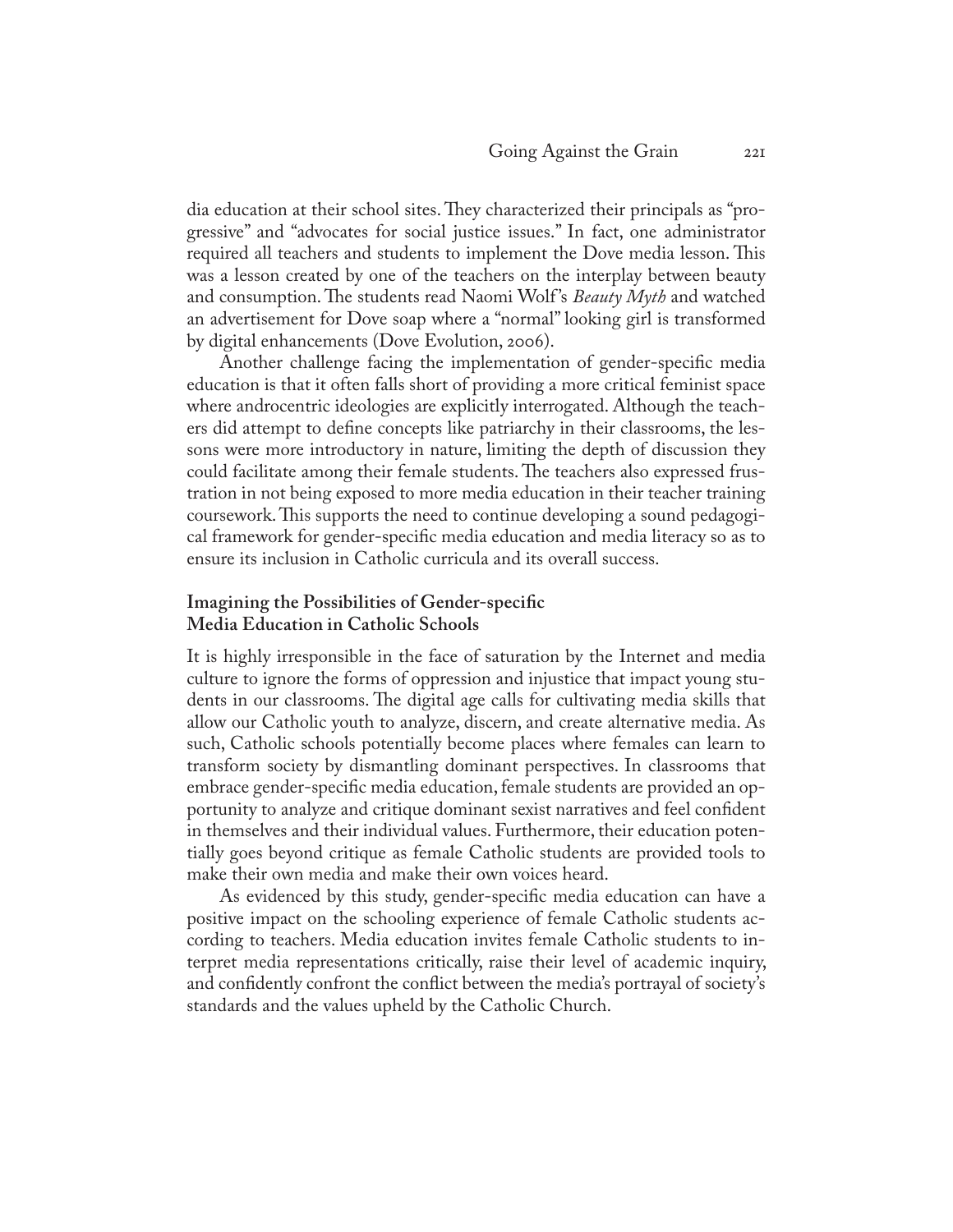Finally, it is important to note that gender-specific media education generated a significant degree of enthusiasm and student engagement that is all too rare in contemporary high schools. All the teachers confirmed that their female students requested more gender-specific media education lessons. One teacher concludes:

These girls really really value their faith and they want to be able to talk about what they see on the Internet and the pressures they constantly feel. And I think part of being in a Catholic school is to have the opportunity to talk about injustices. You know in Catholic Social Teaching there is a tenet about human dignity. When these girls begin to learn about how women and girls are oppressed across the globe, they can start to tackle these issues from two different places, their minds and their souls.

This research study is exploratory in nature as there is very limited qualitative data on the implementation and impact of media education in K-12 Catholic schools. Future research could explore how gender-specific media education influences the academic experiences of male youth. In addition, research on how gender-specific media education plays out in elementary and middle school settings would give Catholic educators a more holistic understanding of the developmental requirements of media education for different age groups. Lastly, more in-depth qualitative work on the influence of genderspecific media education from the perspectives of students themselves would further illuminate the impact of media education in Catholic schools.

To conclude, the following recommendations may facilitate a more comprehensive implementation of gender-specific media education in Catholic schools. To begin, Catholic schools should recognize that although there are many troublesome images and ideas in popular culture, the effects of the mass media are complex and difficult to predict. Catholic leadership should therefore make a clear statement of purpose to promote media education as an essential part of basic education. This is far preferable to censorship as a means to address the media's influence on Catholic youth. As such, media education should be integrated into language arts, social studies, visual arts, health, and information technology curricula.

In addition, teacher training is essential to gender-specific media education. This could take the shape of professional development through seminars, workshops, and teacher training programs linked to archdioceses. Lastly, in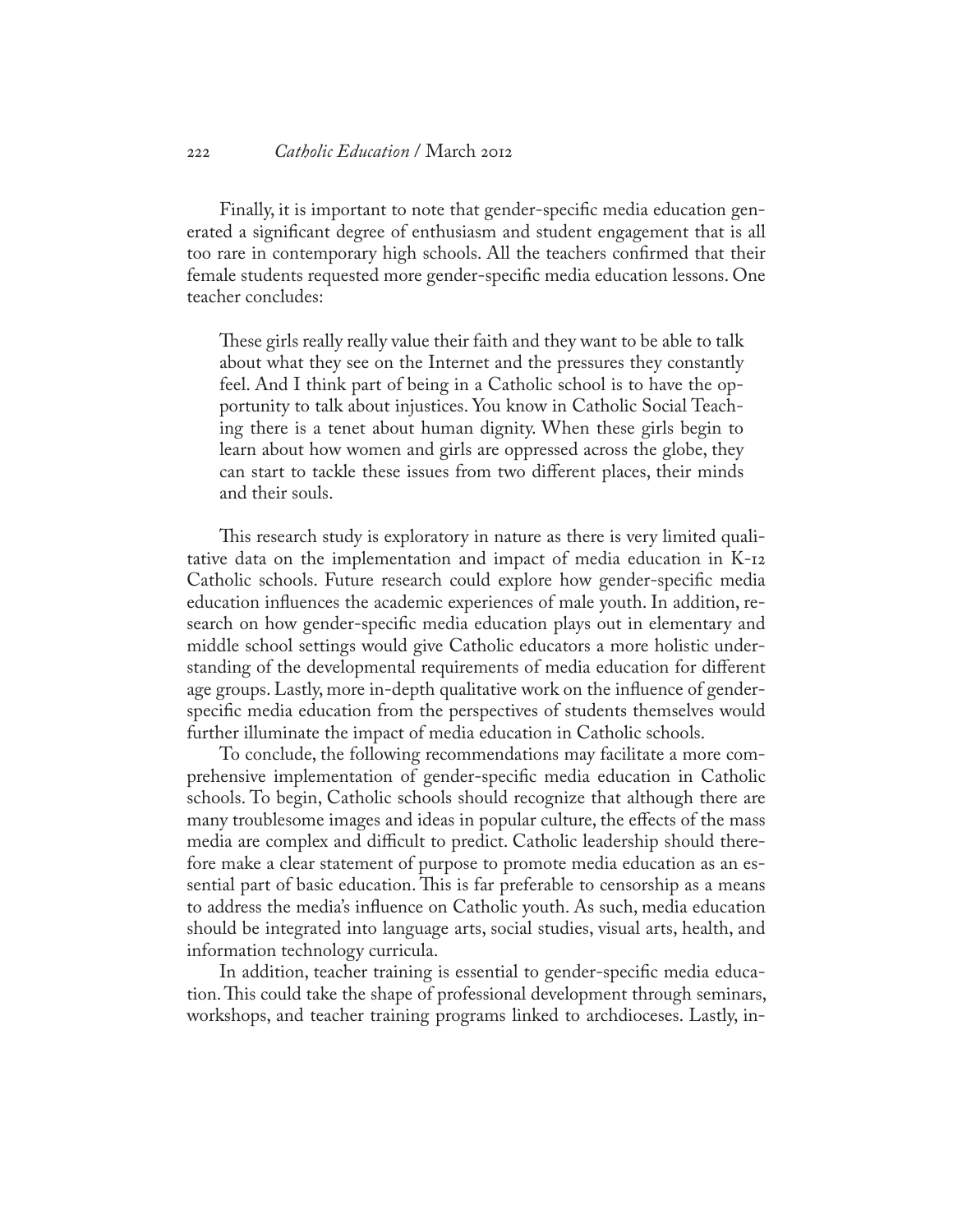creased funding to improve the technology capacity within Catholic schools is critical. If Catholic youth are expected to utilize the media as a platform for the development of Catholic perspectives, new technologies must be present in classrooms.

These recommendations begin to actualize a key educational objective that the Catholic Church has repeatedly supported. In the words of one teacher:

We are losing the interest of our young people because we are ignoring the environment they are growing up in. I see this everyday, I see how what they see and hear is totally out of touch with the Catholic Church, and I think it is a travesty that our schools are not reacting. That to me is the injustice.

## **References**

- Alvermann, D.E., Moon, J.S., & Hagood, M.C. (1999). *Popular culture in the classroom: Teaching and researching critical media literacy.* Newark, DE and Chicago, IL: International Reading Association and the National Reading Conference.
- American Psychological Association (2010). *Report of the APA task force on the sexualization of girls.* Retrieved from<http://www.apa.org/pi/women/programs/girls/report-full.pdf>
- Beauben, R., Felver, J., & Innes, D. (1984). *The media mirror: A study guide on Christian values and television*. Washington DC: National Catholic Education Association:
- Center for Media Literacy (1999). *What is Media Literacy?* Retrieved from <http://www.medialit.org>
- Center for Media Literacy (2002). *Media literacy: A system for change.* Retrieved from <http://www.medialit.org>
- Comber, B., & Nixon, H. (2005). Children reread and rewrite their local neighborhoods: Critical literacies and identity work. In J. Evans (Ed.), *Literacy moves on: Popular culture, new technologies, and critical literacy in the elementary classroom* (pp. 127-148). Portsmouth, NH: Heinemann.
- Dove (Producer). (2006). *Evolution* [Motion Picture]. Available from [http://www.youtube.](http://www.youtube.com/watch?v=l0IFBr1moiE&feature=related) [com/watch?v=l0IFBr1moiE&feature=related](http://www.youtube.com/watch?v=l0IFBr1moiE&feature=related)
- Durkin, S. J., & Paxton, S. J. (2002). Predictors of vulnerability to reduced body image satisfaction and psychological well-being in response to exposure to idealized female media images in adolescent girls. *Journal of Psychosomatic Research*, 53, 995-1005.
- Emerson, R. M., Fretz, R. I., & Shaw, L. L. (1995). *Writing ethnographic fieldnotes.* Chicago, IL: University of Chicago Press.

Erickson, F. (1986). Qualitative methods in research on teaching. In M. C. Wittrock (Ed.), *The Handbook of research on teaching*. New York, NY: MacMillan.

Foehr, U. (2006). *Media multi-tasking among American youth*. Washington, DC: The Henry J.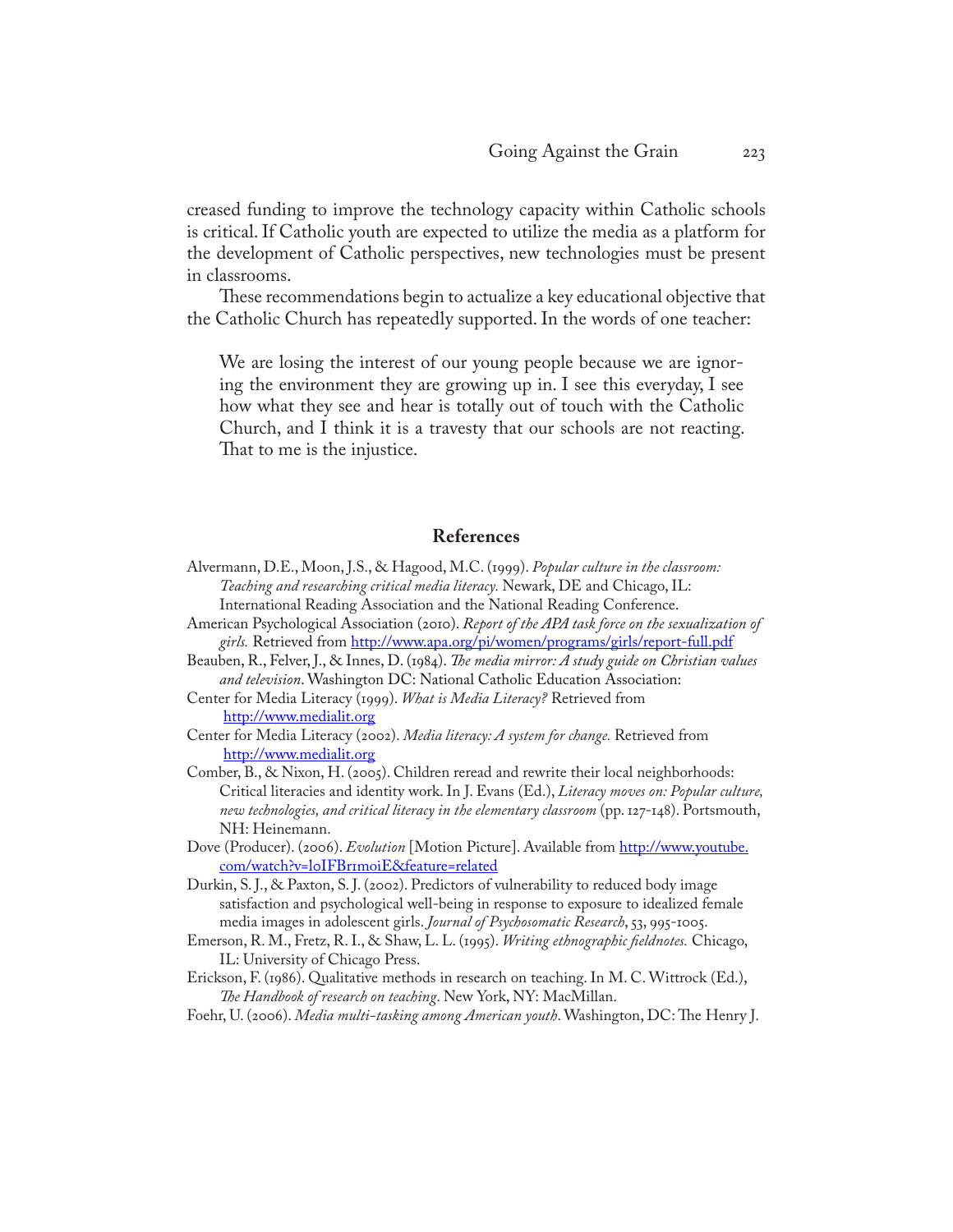Kaiser Family Foundation Report.

- Fredrickson, B. L., Roberts,T., Noll, S. M., Quinn, D. M., & Twenge, J.M. (1998). That swimsuit becomes you: Sex differences in self-objectification, restrained eating, and math performance. *Journal of Personality and Social Psychology*, 75, 269-284.
- Gapinski, K. D., Brownell, K. D., & LaFrance, M. (2003). Body objectification and "fat talk:" Effects on emotion, motivation, and cognitive performance. *Sex Roles*, 48, 377-388.
- Goodman, S. (2003). *Teaching youth media: A critical guide to literacy, video production, and social change.* New York, NY: Teachers College Press.
- Hammer, R., & Kellner, D. (Eds.) (2009). *Media/cultural studies: Critical approaches.* New York, NY: Peter Lang.
- Haraway, D. (1998). Situated knowledges: The science question in feminism and the privilege of partial perspective. *Feminist Studies*, 14(3), 575-599.
- Haraway, D. (2004). Situated knowledge. In Harding, S. (Ed.), *Feminist standpoint theory reader: Intellectual and political controversies*. New York, NY: Routledge.
- Harding, S. (Ed.). (2004). *Feminist standpoint theory reader: Intellectual and political controversies*. New York, NY: Routledge.
- Harding, S. (1987). *Feminism and methodology: Social science issues.* Bloomington, IN: Indiana University Press.
- Harding, S. (1991). *Whose science/whose knowledge? Thinking from women's lives.* Ithica, NY: Cornell University Press
- Hill-Collins, P. (1990). *Black feminist thought: Knowledge, consciousness, and the politics of empowerment*. New York, NY & London, England: Routledge.
- Hobbs, R., & Frost, R. (2003). Measuring the acquisition of media-literacy skills. *Reading Research Quarterly*. 38(3). 330-355.
- Hull. G. (2003). Youth culture and digital media: New literacies for new times. *Research in the Teaching of English,* 38(2), 229-233.
- Kellner, D., & Share, J. (2007). Critical media literacy, democracy, and the reconstruction of education. In D. Macedo & S.R. Steinberg (Eds.), *Media literacy: A reader* (pp. 3-23). New York, NY: Peter Lang.
- Lenhart, A., Madden, M., MacGill, A.R., & Smith, A. (2007). *Teens and social media*. Pew Internet and American Life Project.
- Liebau, C. P. (2007). *Prude: How the sex obsessed culture damages girls*. Boston, MA: Center Street Publishing.
- Livingstone, S., & Bovill, M. (2001). *Children and their changing media environment: A European comparative study*. Mahwah, NJ: Erlbaum Press.
- Luke, C. (1994). Feminist pedagogy and critical media literacy. *Journal of Communication Inquiry*, 18(2), 30-47.
- Luke, C. (1997). Media literacy and cultural studies. In S. Muspratt, A. Luke, & P. Freebody (Eds.), *Constructing critical literacies: Teaching & learning textual practice* (pp. 19–49). Cresskill, NJ: Hampton Press, Inc.
- Luke, C. (2004). Feminist pedagogy and critical media literacy. *Journal of Communication Inquiry* 18(2), 30-47.
- Macedo, D., & Steinberg, S.R. (Eds.). (2007). *Media literacy: A reader*. New York, NY: Peter Lang.